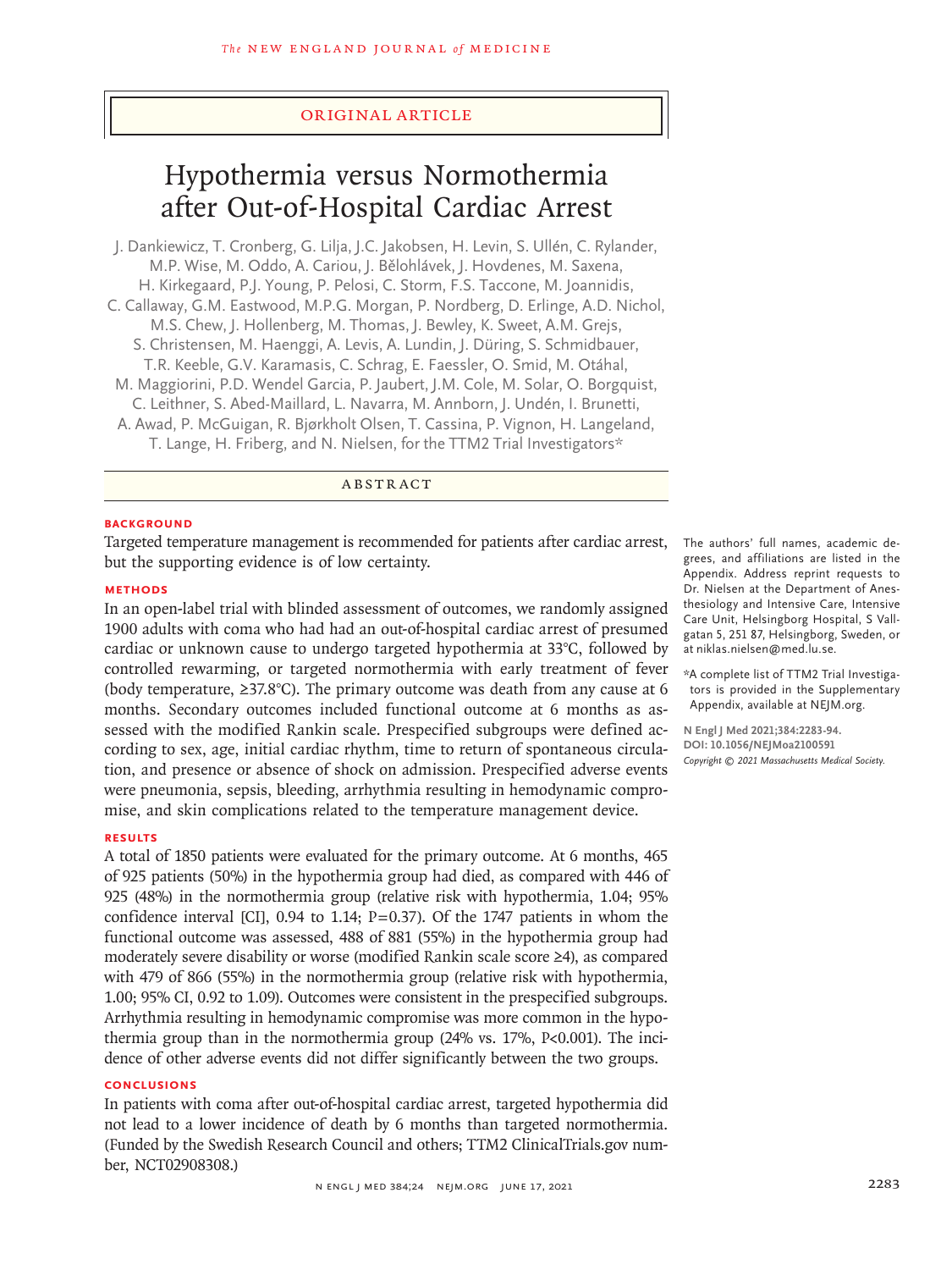I<br>with nternational guidelines recommend targeted temperature management to prevent hypoxic–ischemic brain damage in patients with coma after cardiac arrest.<sup>1,2</sup> The evidence to support these recommendations originated in trials involving patients who had been resuscitated from out-of-hospital cardiac arrest of a presumed cardiac cause and shockable initial rhythms.3,4 These trials suggested an increased survival and improved neurologic outcome in patients who underwent hypothermia at 33°C. A recent trial involving patients who had cardiac arrest with nonshockable rhythm showed better neurologic outcomes with targeted hypothermia at 33°C than with targeted normothermia at 37°C.5 Trials comparing the level of targeted temperature management (33°C or 36°C) and the duration of this management (24 hours or 48 hours) have not indicated a dose effect.<sup>6,7</sup>

Although guidelines strongly recommend targeted temperature management with a constant target between 32°C and 36°C, they also state that the overall evidence is of low certainty. A systematic review that included a meta-analysis and trial sequential analysis indicated that the available trials had high risks of bias and random errors.<sup>8</sup>

Fever has been proposed as a risk factor for an unfavorable neurologic outcome after cardiac arrest, although it is unknown whether there is a causal and modifiable relationship.9 Accordingly, we conducted the randomized Targeted Hypothermia versus Targeted Normothermia after Out-of-Hospital Cardiac Arrest (TTM2) trial to assess the beneficial and harmful effects of hypothermia as compared with normothermia and early treatment of fever in patients after cardiac arrest. We hypothesized that at 6 months, the incidence of death would be lower in the hypothermia group than in the normothermia group.

#### Methods

# **Trial Design**

The design of this international, investigatorinitiated superiority trial and its statistical analysis plan have been published previously. $10,11$  The protocol (available with the full text of this article at NEJM.org) was approved by the ethics committees in each participating country. Written informed consent was waived, deferred, or obtained from a legal surrogate, depending on the circumstances, and was obtained from each patient who regained mental capacity. An independent data and safety monitoring committee reviewed the data and performed one prespecified, blinded interim analysis. Additional details on the trial design, including investigator responsibilities, are described in the Supplementary Appendix, available at NEJM.org. There was no commercial funding for the trial.

## **Patients**

We consecutively screened adults (≥18 years of age) who had been admitted to the hospital after out-of-hospital cardiac arrest of a presumed cardiac or unknown cause, irrespective of the initial rhythm. All the patients were unconscious and not able to obey verbal commands (score of <4 on the Full Outline of Unresponsiveness [FOUR] scale,<sup>12</sup> which ranges from 0 to 4, with higher scores indicating better motor function) and did not have a verbal response to pain. Eligible patients had more than 20 consecutive minutes of spontaneous circulation after resuscitation.13 The main exclusion criteria were an interval from return of spontaneous circulation to screening of more than 180 minutes, unwitnessed cardiac arrest with asystole as the initial rhythm, and limitations in care. Detailed inclusion and exclusion criteria are provided in the Supplementary Appendix.

### **Randomization and Blinding**

After eligibility screening, patients were randomly assigned in a 1:1 ratio to undergo hypothermia or normothermia. Randomization was performed with the use of a Web-based system involving permuted blocks of varying sizes and was stratified according to trial site and coenrollment in the Targeted Therapeutic Mild Hypercapnia after Resuscitated Cardiac Arrest (TAME) trial (ClinicalTrials.gov number, NCT03114033).

Health professionals caring for the trial patients were aware of the trial-group assignments because of inherent problems with blinding body temperature. The physicians assessing neurologic prognosis, assessors of functional outcome, and study administrators were unaware of the trial-group assignments. During the analysis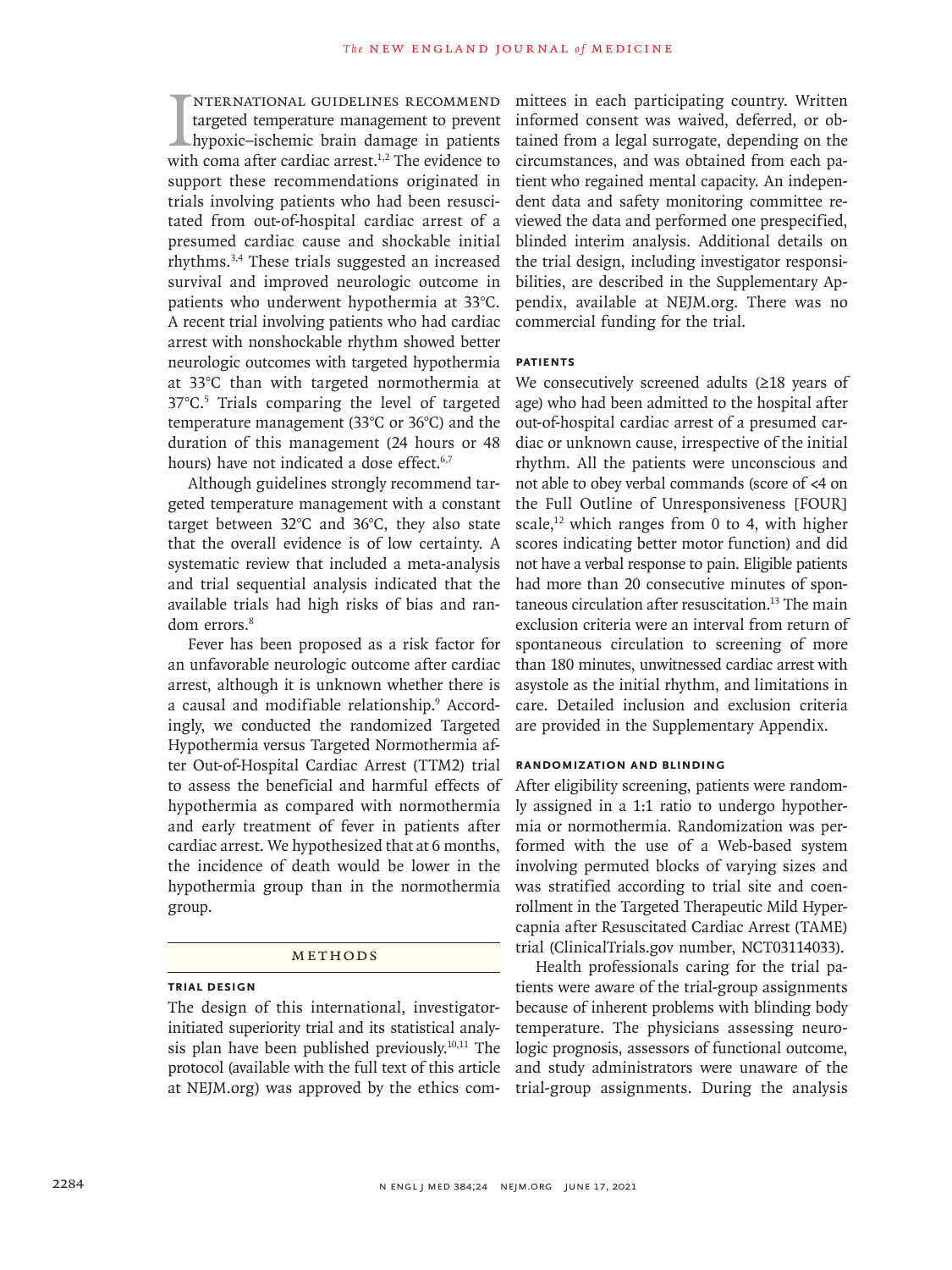phase, the statisticians and authors were unaware of the trial-group assignments, which were identified as Y and Z. A manuscript was written for each scenario before the randomization code was broken.<sup>14</sup>

# **Trial Intervention**

The intervention period of 40 hours began at the time of randomization. Patients who were assigned to undergo hypothermia were immediately cooled with a surface or intravascular temperature-management device to a target temperature of 33°C. This target was maintained until 28 hours after randomization, followed by rewarming to 37°C in hourly increments of one third of a degree. In the normothermia group, the aim was to maintain a temperature of 37.5°C or less. If conservative and pharmacologic measures were insufficient and the body temperature reached 37.8°C or higher, cooling with a surface or intravascular temperature-management device was initiated with a target temperature of 37.5°C. No active warming or cooling was provided for patients in the normothermia group who had a spontaneous body temperature below 37.8°C. Sedation was mandated in both groups until the end of the intervention period. After the intervention period, a normothermic target (36.5°C to 37.7°C) was maintained until 72 hours after randomization in patients who remained sedated or comatose. Details of the trial interventions are provided in the Supplementary Appendix.

# **Assessment of Neurologic Prognosis and Withdrawal of Life Support**

At 96 hours after randomization or later, a physician who was unaware of the intervention assignments performed a neurologic assessment of patients who remained in the intensive care unit (ICU). The physician assessed whether the criteria for a likely poor neurologic outcome were present.

All decisions about withdrawal of life-sustaining therapy were at the discretion of the treating physician, guided by the protocol. After assessment of neurologic prognosis, withdrawal of life-sustaining therapies due to a presumed poor neurologic prognosis was allowed. (Details regarding the neurologic evaluation are provided in the Supplementary Appendix.)

# **Primary and Secondary Outcomes**

The primary outcome was death from any cause at 6 months. The main secondary outcome was a poor functional outcome at 6 months, defined as a score of 4 to 6 on the modified Rankin scale.15,16 Scores on the modified Rankin scale range from 0 to 6, with 0 representing no symptoms, 1 no clinically significant disability, 2 slight disability, 3 moderate disability, 4 moderately severe disability, 5 severe disability, and 6 death. A trained outcome assessor used a structured questionnaire to evaluate the patient's condition. The functional score was determined after faceto-face or telephone interviews with patients, relatives, and health care providers.<sup>17</sup>

If a structured assessment could not be completed, a binary assessment based on all available data (including medical records) was performed; functional outcome was classified as "good" or "poor" on the basis of a dichotomized modified Rankin scale (a score of 0 to 3 or 4 to 6). This post hoc approach was used because of the restrictions imposed during the coronavirus disease 2019 pandemic.

Other secondary outcomes were the number of days the patient was alive and out of the hospital until day 180, survival determined in a time-to-death analysis, and health-related quality of life, which was assessed with the use of the visual-analogue scale on the European Quality of Life–5-Dimension–5-Level questionnaire (EQ-5D-5L), which ranges from 0 to 100, with higher scores indicating better health status as assessed by the patient.<sup>15</sup> Verification of trial data and the outcome measures are described in the Supplementary Appendix.

# **Adverse Events**

Prespecified adverse events were pneumonia, sepsis, bleeding, arrhythmia resulting in hemodynamic compromise, and skin complications related to the device used for targeted temperature management. Definitions of these adverse events are provided in the Supplementary Appendix.

### **Statistical Analysis**

We estimated that a sample of 1862 patients would provide 90% power to detect a relative reduction of 15% in the risk of death in the hypothermia group, as compared with the normo-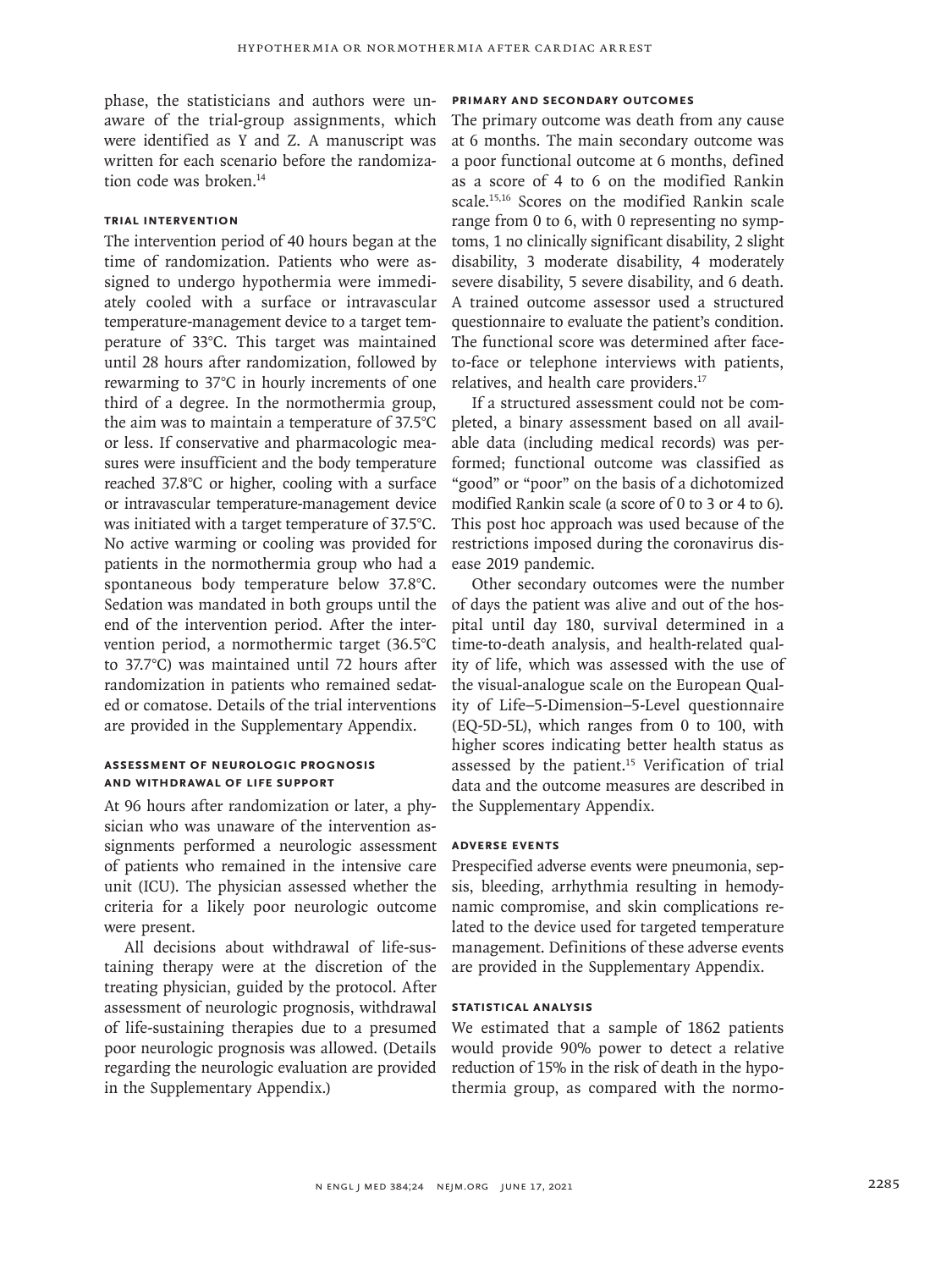| Table 1. Baseline Characteristics of the Intention-to-Treat Population.* |                            |                             |  |  |  |
|--------------------------------------------------------------------------|----------------------------|-----------------------------|--|--|--|
| Characteristic                                                           | Hypothermia<br>$(N = 930)$ | Normothermia<br>$(N = 931)$ |  |  |  |
| Demographic characteristics                                              |                            |                             |  |  |  |
| $Age - yr$                                                               | $64 + 13$                  | $63 + 14$                   |  |  |  |
| Male sex - no. $(\%)$                                                    | 742 (80)                   | 735 (79)                    |  |  |  |
| Medical history                                                          |                            |                             |  |  |  |
| Hypertension - no. (%)                                                   | 345 (37)                   | 298 (32)                    |  |  |  |
| Diabetes - no. (%)                                                       | 173 (19)                   | 167 (18)                    |  |  |  |
| Myocardial infarction — no. $(%)$                                        | 139(15)                    | 154(17)                     |  |  |  |
| $PCI - no. (%)$                                                          | 130(14)                    | 140 (15)                    |  |  |  |
| Coronary-artery bypass grafting - no. (%)                                | 73(8)                      | 76 (8)                      |  |  |  |
| Heart failure - no. (%)                                                  | 90 (10)                    | 93 (10)                     |  |  |  |
| NYHA III or IV heart failure - no./total no. (%) +                       | 20/906(2)                  | 23/904(3)                   |  |  |  |
| Median Charlson comorbidity index (IQR) ::                               | $3(2-4)$                   | $3(1-4)$                    |  |  |  |
| Characteristics of the cardiac arrest - no. (%)                          |                            |                             |  |  |  |
| Location at cardiac arrest                                               |                            |                             |  |  |  |
| Place of residence                                                       | 487 (52)                   | 491 (53)                    |  |  |  |
| Public place                                                             | 338 (36)                   | 320 (34)                    |  |  |  |
| Other                                                                    | 105(11)                    | 120(13)                     |  |  |  |
| Bystander-witnessed cardiac arrest                                       | 850 (91)                   | 852 (92)                    |  |  |  |
| Bystander-performed CPR                                                  | 759 (82)                   | 728 (78)                    |  |  |  |
| First monitored rhythm - no. (%)                                         |                            |                             |  |  |  |
| Shockable rhythm                                                         | 671 (72)                   | 700 (75)                    |  |  |  |
| Ventricular fibrillation                                                 | 576 (62)                   | 585 (63)                    |  |  |  |
| Nonperfusing ventricular tachycardia                                     | 31(3)                      | 29(3)                       |  |  |  |
| ROSC after bystander-initiated defibrillation                            | 24(3)                      | 41(4)                       |  |  |  |
| Unknown rhythm, shock administered                                       | 40(4)                      | 45(5)                       |  |  |  |
| Nonshockable rhythm                                                      | 259 (28)                   | 231 (25)                    |  |  |  |
| Pulseless electrical activity                                            | 117(13)                    | 113(12)                     |  |  |  |
| Asystole                                                                 | 124(13)                    | 100(11)                     |  |  |  |
| Unknown rhythm, no shock administered                                    | 18(2)                      | 18(2)                       |  |  |  |
| Median time from cardiac arrest to sustained ROSC (IQR) — min $\int$     | $25(16-40)$                | $25(17-40)$                 |  |  |  |
| Median time from cardiac arrest to randomization - min (IQR)             | 136 (103-170)              | 133 (99-173)                |  |  |  |
| Clinical characteristics on admission                                    |                            |                             |  |  |  |
| Tympanic temperature - °C¶                                               | $35.3 \pm 1.1$             | $35.4 \pm 1.1$              |  |  |  |
| FOUR motor score                                                         | $\pmb{0}$                  | 0                           |  |  |  |
| Bilateral corneal reflexes present - no./total no. (%)                   | 168/511 (33)               | 194/537 (36)                |  |  |  |
| Bilateral pupillary reflexes present - no./total no. (%)                 | 535/761 (70)               | 529/776 (68)                |  |  |  |
| Arterial pH**                                                            | $7.2 \pm 0.2$              | $7.2 \pm 0.2$               |  |  |  |
| Arterial lactate level - mmol/liter; ;                                   | $5.9 + 4.4$                | $5.8 + 4.2$                 |  |  |  |
| Shock - no. (%) :::                                                      | 261 (28)                   | 275 (30)                    |  |  |  |
| ST-segment elevation myocardial infarction - no./total no. (%)           | 379/918 (41)               | 370/921 (40)                |  |  |  |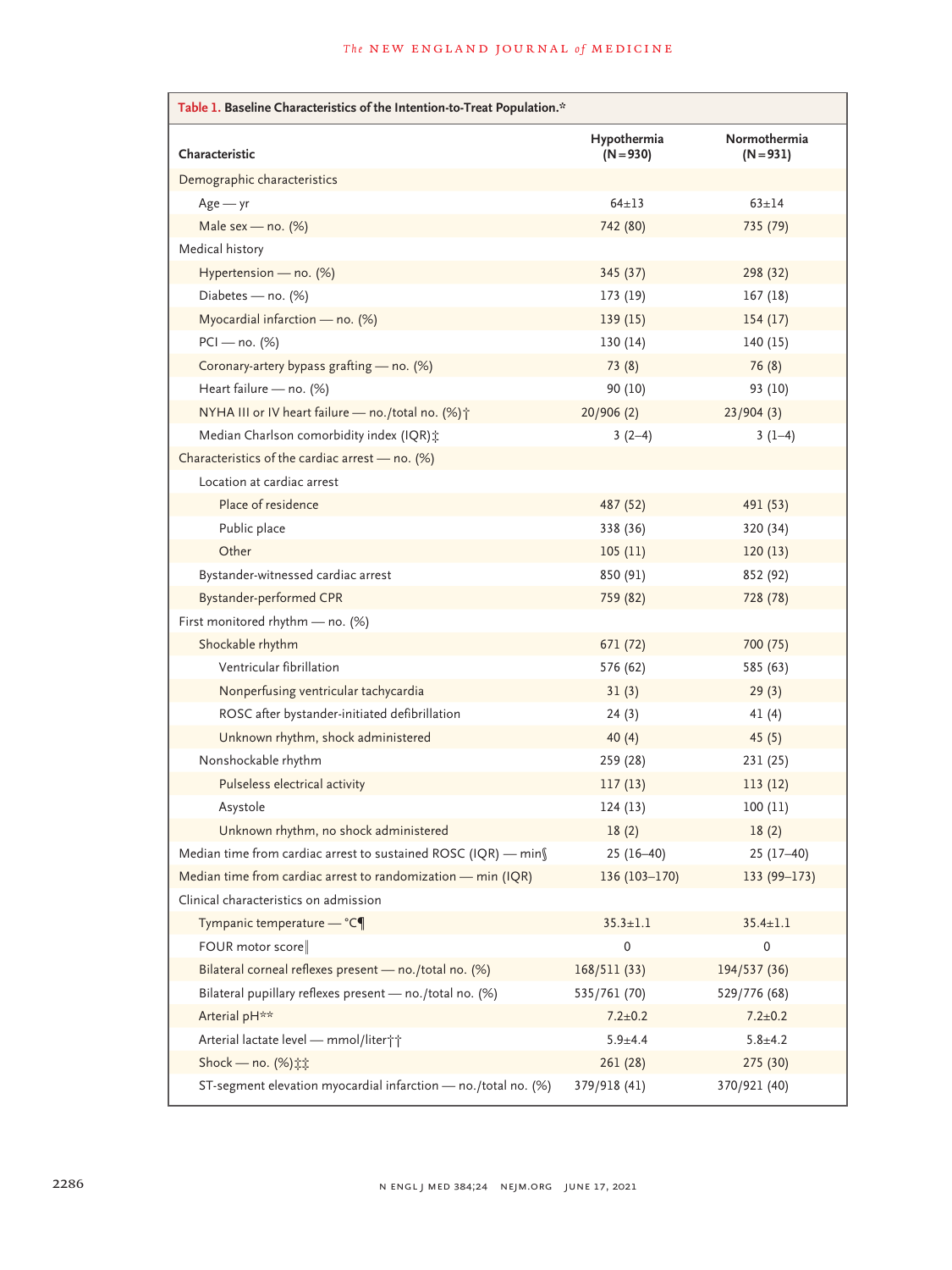#### **Table 1. (Continued.)**

- \* Plus–minus values are means ±SD. CPR denotes cardiopulmonary resuscitation, IQR interquartile range, PCI percuta‑ neous coronary intervention, and ROSC return of spontaneous circulation.
- † New York Heart Association (NYHA) heart failure class was not assessed in 51 patients (24 in the hypothermia group and 27 in the normothermia group) who had a history of heart failure.
- On the Charlson comorbidity index, each comorbidity category is weighted from 1 to 6 on the basis of adjusted risk of death or resource use, and the sum of the weights produces the score. A score of 0 indicates an absence of known coexisting conditions, and higher scores indicate higher risks of death and greater resource use.
- For unwitnessed cardiac arrests, the time to ROSC was calculated from the time of the emergency call.
- ¶ Tympanic temperature was assessed in 1559 patients.
- ‖ Full Outline of Unresponsiveness (FOUR) motor scores range from 0 to 4, with higher scores indicating better motor function. The FOUR motor score was assessed in 1696 patients.
- \*\* Arterial pH was measured in 1829 patients.
- †† The arterial lactate level was measured in 1781 patients.
- $\dot{\ddot{x}}\dot{\ddot{x}}$  Shock at admission was defined as a systolic blood pressure of less than 90 mm Hg for more than 30 minutes or end-organ hypoperfusion (cool arms and legs, urine output <30 ml per hour, and heart rate <60 beats per minute).

thermia group, at a two-sided alpha level of 0.05 (absolute risk reduction of 7.5 percentage points). The estimated relative risk was based on results from earlier trials of hypothermia for cardiac arrest.10 To allow for loss to follow-up and withdrawn consent, a sample size of 1900 was chosen.

The principal trial analyses were performed in the intention-to-treat population, defined as all randomly assigned patients except those for whom consent was withdrawn. Dichotomous outcomes, including the primary analysis, were assessed with the use of a mixed-effects generalized linear model with a logit link with adjustment for stratification variables and were reported as population-level (marginal) relative risks derived by G-computation. Analysis of survival data was performed with Cox regression. For all regression analyses, we tested for an interaction effect between group assignment and assignment in the TAME trial. We made no assumptions regarding the pattern of missing data, which were handled according to the statistical analysis plan. $11,18$  A P value of less than 0.05 was considered to indicate statistical significance for the primary outcome. Secondary outcomes are presented with 95% confidence intervals and were not adjusted for multiplicity. All analyses were performed with the use of R: A Language and Environment for Statistical Computing.19

#### **RESULTS**

#### **Patients**

A total of 1900 patients were enrolled between November 2017 and January 2020. Consent could not be obtained or was withdrawn in 37 patients,

and 2 patients underwent randomization twice, resulting in an intention-to-treat population of 1861, of whom 930 were assigned to the hypothermia group and 931 to the normothermia group (Fig. S1 in the Supplementary Appendix). Baseline characteristics are reported in Table 1. Details regarding procedures and administered drugs, assessment of neurologic prognosis, withdrawal of life-sustaining therapy, length of ICU and hospital stay, and data regarding coenrollment in the TAME trial are provided in Tables S1 through S6 and Figures S2 and S3.

#### **Temperature Intervention**

The temperature curves are shown in Figure 1. In the hypothermia group, the median time from the start of the intervention until a temperature of 34°C was reached was 3 hours. In this group, 53 of 930 patients (6%) were rewarmed before 40 hours after randomization, as allowed by the protocol, primarily because of cardiovascular instability and arrhythmias (Table S7). A total of 882 of 930 patients (95%) in the hypothermia group and 428 of 931 patients (46%) in the normothermia group received cooling with a device. Among patients who received cooling, the types of devices used in each treatment group were similar (70% surface and 30% intravascular in the hypothermia group and 69% surface and 31% intravascular in the normothermia group). In the hypothermia group, the reasons for not receiving cooling with a device were intracranial hemorrhage, early death, early awakening, hemodynamic instability, and referral for cardiac surgery, whereas the main reason in the normothermia group was not reaching the threshold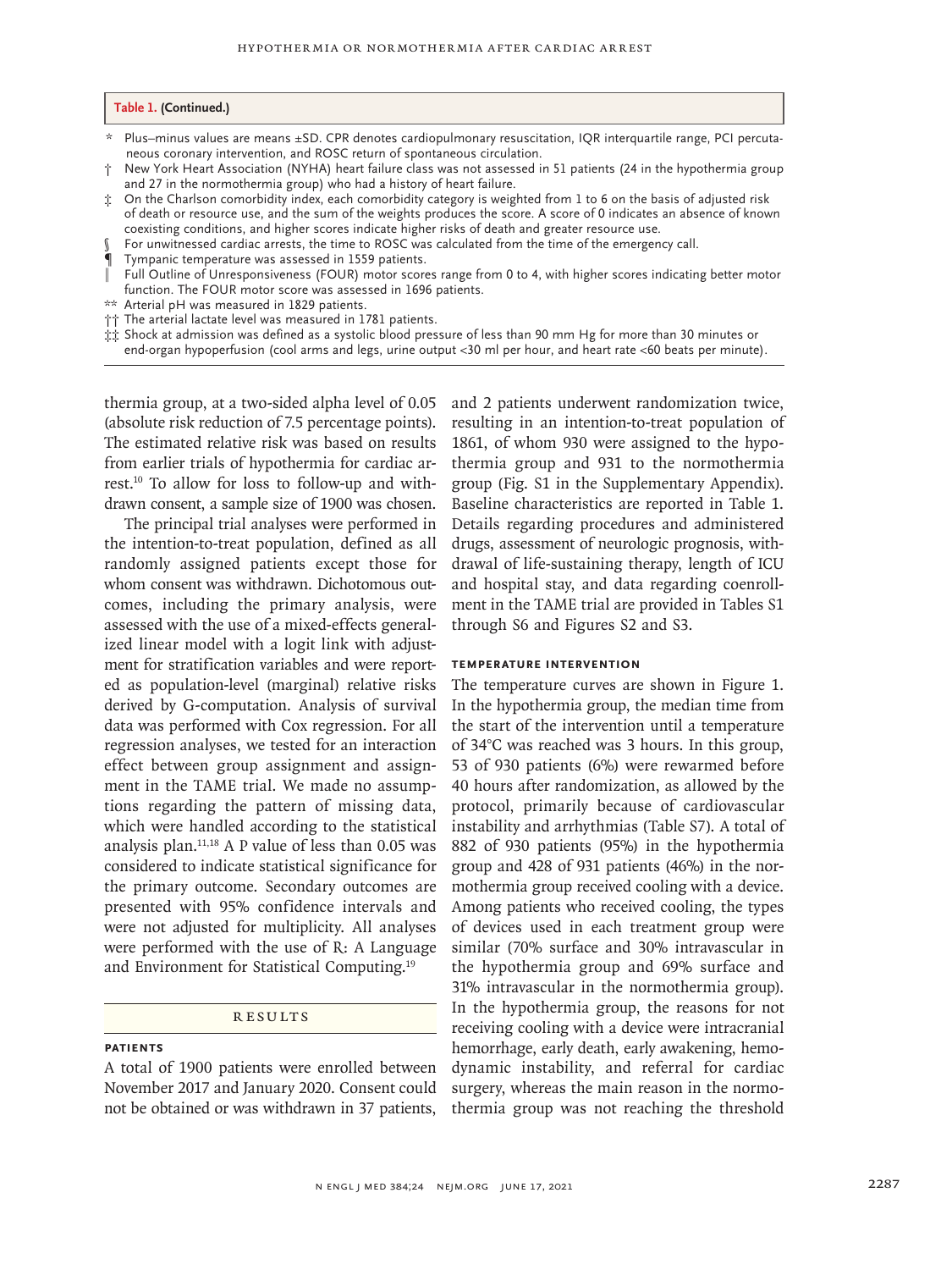

**Figure 1. Body Temperature during the Intervention Period.**

Shown are body-temperature curves in the hypothermia and normothermia groups for the patients in whom a bladder temperature was recorded. The median number of temperature recordings was 38 in both the hypothermia group and the normothermia group, out of 41 possible recordings. The temperature curves show the means, and the I bars indicate  $\pm 2$  SD (95% of the observations are within the error bars). The median time from cardiac arrest

> for fever. Additional data regarding temperatures and shivering are available in Figures S4 through S7 and Table S8.

#### **Primary and Secondary Outcomes**

Data on the primary outcome were missing for 11 patients (5 in the hypothermia group and 6 in the normothermia group) of 1861 patients overall (<1%). At 6 months, 465 of 925 patients (50%) in the hypothermia group and 446 of 925 patients (48%) in the normothermia group had died (relative risk with hypothermia, 1.04; 95% confidence interval [CI],  $0.94$  to 1.14;  $P=0.37$ ). The effect of the temperature intervention on death at 6 months was consistent across the prespecified subgroups (Fig. 2A) and when assessed in a time-to-event analysis (hazard ratio in the hypothermia group, 1.08; 95% CI, 0.95 to 1.23) (Fig. 3).

Functional outcome was assessed according to the modified Rankin scale in 1747 of 1861 patients (94%) (Fig. S8). A structured assessment was performed in a face-to-face interview (72%), by phone (23%), or by proxy interview (5%). In addition, functional outcome was classified only as "good" or "poor" on the basis of telephone interviews with relatives and health care providers and on the basis of medical records in 37 of 930 patients (4%) in the hypothermia group and 45 of 931 patients (5%) in the normothermia group. In total, functional outcome was assessed in 1829 of 1861 patients (98%).

At 6 months, 488 of 881 patients (55%) in the hypothermia group and 479 of 866 patients (55%) in the normothermia group had a modified Rankin scale score of 4 to 6 (relative risk with hypothermia, 1.00; 95% CI, 0.92 to 1.09). In the binary assessment of functional outcome, 495 of 918 patients (54%) in the hypothermia group and 495 of 911 patients (54%) in the normothermia group had a poor functional outcome (relative risk in the hypothermia group, 1.00; 95% CI, 0.91 to 1.08). The effect of the temperature intervention on functional outcome was consistent across the prespecified subgroups (Fig. 2B).

Health-related quality of life as assessed with the use of the EQ-5D-5L visual-analogue scale was similar in the hypothermia and normothermia groups, regardless of whether the patients who died were included (with the score on the EQ-5D-5L visual-analogue scale set to 0) or only those who survived were assessed (mean betweengroup difference in patients who survived to 6 months, −0.8 points; 95% CI, −3.6 to 2.0) (Table S9). The distribution of days when the patients were alive and out of the hospital was similar in the two groups (Fig. S9).

Best–worst and worst–best analyses indicated that missing data did not have the potential to affect the results of the analyses of both death from any cause and functional outcome (Table S10). Additional sensitivity analyses are reported in Table S11. There were no significant interactions between group assignments in the current trial and assignments in the TAME trial for any of the outcomes (range of P for interaction, 0.58 to 0.94) (Table S12).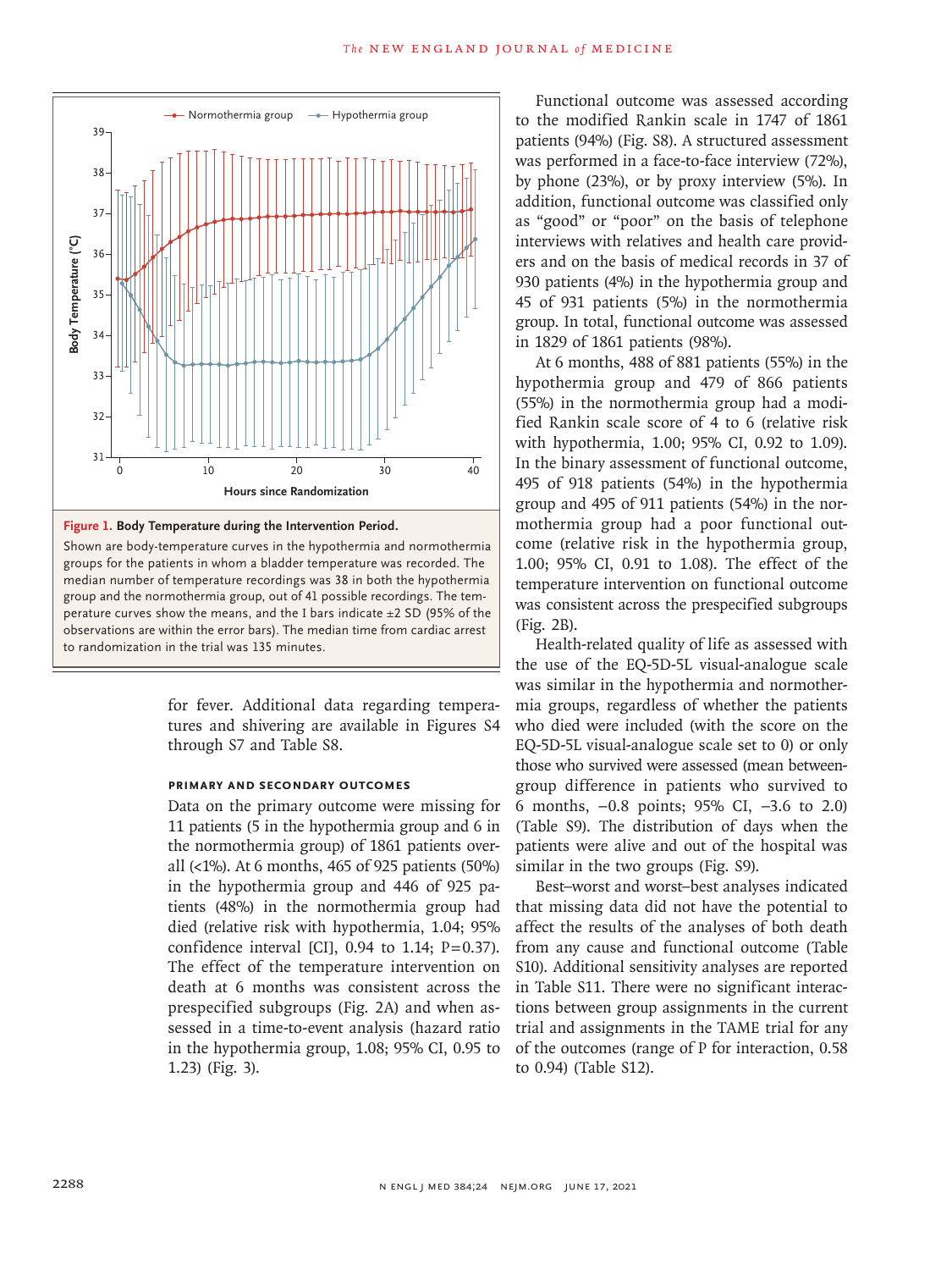| A Death at 6 Months                              |                          |      |                                        |                     |
|--------------------------------------------------|--------------------------|------|----------------------------------------|---------------------|
| Subgroup                                         | Hypothermia Normothermia |      | Relative Risk of Death (95% CI)        |                     |
|                                                  | no. of patients          |      |                                        |                     |
| All patients                                     | 925                      | 925  |                                        | $1.04(0.94 - 1.14)$ |
| Sex                                              |                          |      |                                        |                     |
| Male                                             | 738                      | 729  |                                        | $1.03(0.92 - 1.15)$ |
| Female                                           | 187                      | 196  |                                        | $1.10(0.94 - 1.29)$ |
| Age                                              |                          |      |                                        |                     |
| $<$ 65 yr                                        | 421                      | 457  |                                        | $0.99(0.83 - 1.18)$ |
| $\geq 65$ yr                                     | 504                      | 468  |                                        | $1.04(0.94 - 1.15)$ |
| Time to ROSC from cardiac arrest                 |                          |      |                                        |                     |
| $<$ 25 min                                       | 419                      | 416  |                                        | $1.09(0.91 - 1.33)$ |
| $\geq$ 25 min                                    | 506                      | 509  |                                        | $1.02(0.92 - 1.12)$ |
| Initial rhythm                                   |                          |      |                                        |                     |
| Nonshockable                                     | 259                      | 231  |                                        | $1.04(0.94 - 1.14)$ |
| Shockable                                        | 666                      | 694  |                                        | $1.00(0.87 - 1.15)$ |
| Shock on admission                               |                          |      |                                        |                     |
| Not present                                      | 665                      | 651  |                                        | $1.07(0.95 - 1.23)$ |
| Present                                          | 260                      | 274  |                                        | $1.01(0.89 - 1.15)$ |
|                                                  |                          | 0.50 | 0.75<br>1.00<br>1.25                   | 1.50                |
|                                                  |                          |      |                                        |                     |
|                                                  |                          |      | Hypothermia Better Normothermia Better |                     |
|                                                  |                          |      |                                        |                     |
|                                                  |                          |      |                                        |                     |
| B Modified Rankin Scale Score of 4-6 at 6 Months |                          |      |                                        |                     |
| Subgroup                                         | Hypothermia Normothermia |      | Relative Risk of Score of 4-6 (95% CI) |                     |
|                                                  | no. of patients          |      |                                        |                     |
| All patients                                     | 881                      | 866  |                                        | $1.00(0.92 - 1.09)$ |
| Sex                                              |                          |      |                                        |                     |
| Male                                             | 701                      | 679  |                                        | $1.00(0.90 - 1.10)$ |
| Female                                           | 180                      | 187  |                                        | $1.03(0.90 - 1.19)$ |
| Age                                              |                          |      |                                        |                     |
| $<$ 65 yr                                        | 391                      | 429  |                                        | $0.94(0.79 - 1.10)$ |
| $\geq 65$ yr                                     | 490                      | 437  |                                        | $1.01(0.92 - 1.10)$ |
| Time to ROSC from cardiac arrest                 |                          |      |                                        |                     |
| $<$ 25 min                                       | 395                      | 389  |                                        | $1.04(0.87 - 1.24)$ |
| $\geq$ 25 min                                    | 486                      | 477  |                                        | $0.98(0.90 - 1.07)$ |
| Initial rhythm                                   |                          |      |                                        |                     |
| Nonshockable                                     | 252                      | 218  |                                        | $1.00(0.93 - 1.08)$ |
| Shockable                                        | 629                      | 648  |                                        | $0.96(0.84 - 1.08)$ |
| Shock on admission                               |                          |      |                                        |                     |
| Not present                                      | 629                      | 606  |                                        | $1.03(0.92 - 1.16)$ |
| Present                                          | 252                      | 260  |                                        | $0.97(0.86 - 1.08)$ |
|                                                  |                          | 0.50 | 0.75<br>1.25<br>1.00                   | 1.50                |

**Figure 2. Subgroup Analysis of Death from Any Cause and the Modified Rankin Scale Score at 6 Months.**

Shown are the results of the analyses of the primary outcome (death from any cause at 6 months) (Panel A) and of the secondary outcome of a score of 4 to 6 on the modified Rankin scale (Panel B) in prespecified subgroups. Modified Rankin scale scores range from 0 to 6, with 0 representing no symptoms, 1 no clinically significant disability, 2 slight disability, 3 moderate disability, 4 moderately severe disability, 5 severe disability, and 6 death. Relative risks are derived from a stratified generalized linear model with trial site as a random intercept. The forest plot shows the relative risks for five prespecified subgroups. The horizontal bars represent 95% confidence intervals. The events are the total events 6 months after randomization. For unwitnessed cardiac arrests, the time until a return of spontaneous circulation (ROSC) was calculated from the time of the emergency call. Shock on admission was defined as a systolic blood pressure of less than 90 mm Hg for more than 30 minutes or end-organ hypoperfusion (cool arms and legs, urine output <30 ml per hour, and heart rate <60 beats per minute).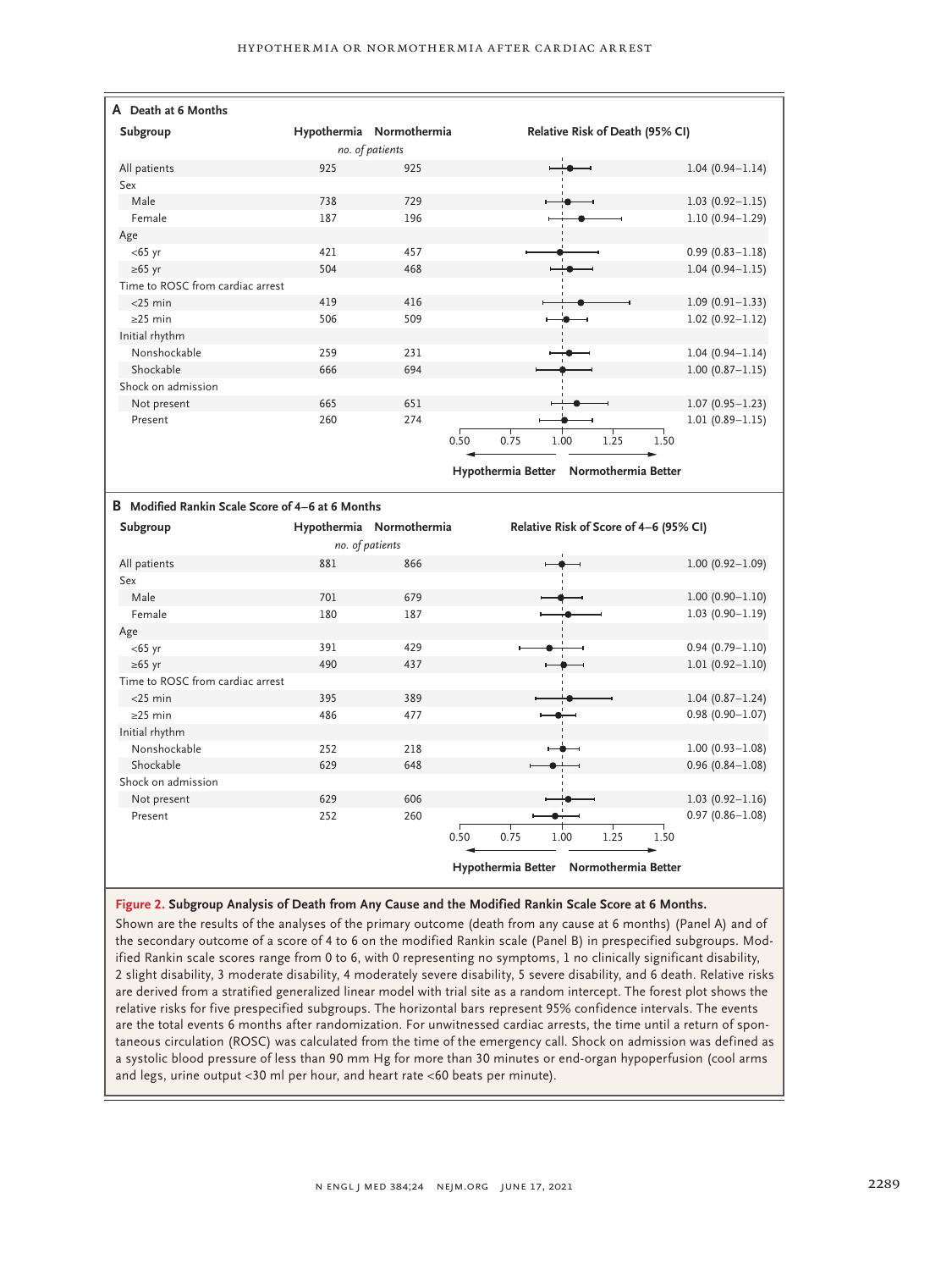



Shown are Kaplan–Meier estimates of the probability of survival until 180 days after randomization among patients assigned to undergo hypothermia or normothermia. Data are for the 1850 patients for whom survival status (including time of death) was available. Data were censored according to

#### **Adverse Events**

Prespecified adverse events are reported in Table 2. Arrhythmias resulting in hemodynamic compromise were more common in the hypothermia group than in the normothermia group  $(in 24\% vs. 17\%; P<0.001)$ . There were no significant differences in other prespecified adverse events. Two unexpected serious, possibly intervention-related adverse events occurred in each group: an intravascular device–related thrombosis in one patient in the hypothermia group and two patients in the normothermia group, and bradycardia with worsening hemodynamic function in one patient in the hypothermia group (see the Supplementary Appendix).

# Discussion

In this randomized trial, we compared hypothermia with normothermia in patients with coma who had been resuscitated after out-of-hospital cardiac arrest of a presumed cardiac or unknown cause. There was no significant difference between the two groups with respect to death and poor functional outcome at 6 months. The distribution of scores on the modified Rankin scale are feasible in current clinical practice.

between the groups was similar, as was healthrelated quality of life. The results were consistent in the analysis of survival and in prespecified subgroups.

Our results contrast with findings of practice-changing trials published in 2002 in which a benefit of hypothermia was reported.3,4 Since then, there have been changes in standards of intensive care that may have influenced intervention effects.20,21 Other explanations would be a lower risk of bias in the current trial<sup>22</sup> and a lower risk of random error with a sample size that was five times the combined enrollment of the earlier trials.23,24 Although the patient population we studied differed somewhat from those in previous trials, our subgroup analyses indicate that different eligibility criteria are unlikely to explain the discordance.

Our findings are consistent with those of a recent trial in which hypothermia at 33°C, as compared with normothermia at 37°C, in patients with nonshockable rhythms was not shown to reduce mortality.<sup>5</sup> That trial indicated that hypothermia may improve functional outcomes, but this finding was based on a small number of events and was not replicated in the subgroup of patients with initial nonshockable rhythm in our trial.

The results of the current trial are broadly consistent with the results of our previous TTM (Target Temperature Management 33°C versus 36°C after Out-of-Hospital Cardiac Arrest) trial.6 The combined results of the two trials imply a low likelihood of any meaningful clinical improvement with hypothermia as compared with normothermia, since 36°C may be considered to be the lower boundary of normothermia.

It is physiologically plausible that the interval between a cardiac event and the initiation of hypothermia is related to potential benefits of the intervention, a hypothesis that is supported by experiments in animals.<sup>25</sup> In our trial, patients were cooled at a similar or faster rate than that in most previous trials.3,5-7 Since all participating sites in our trial had previous experience with the use of hypothermia, and a large percentage of the patients in our trial underwent randomization at cardiac arrest centers, the cooling rates we observed were probably faster than those that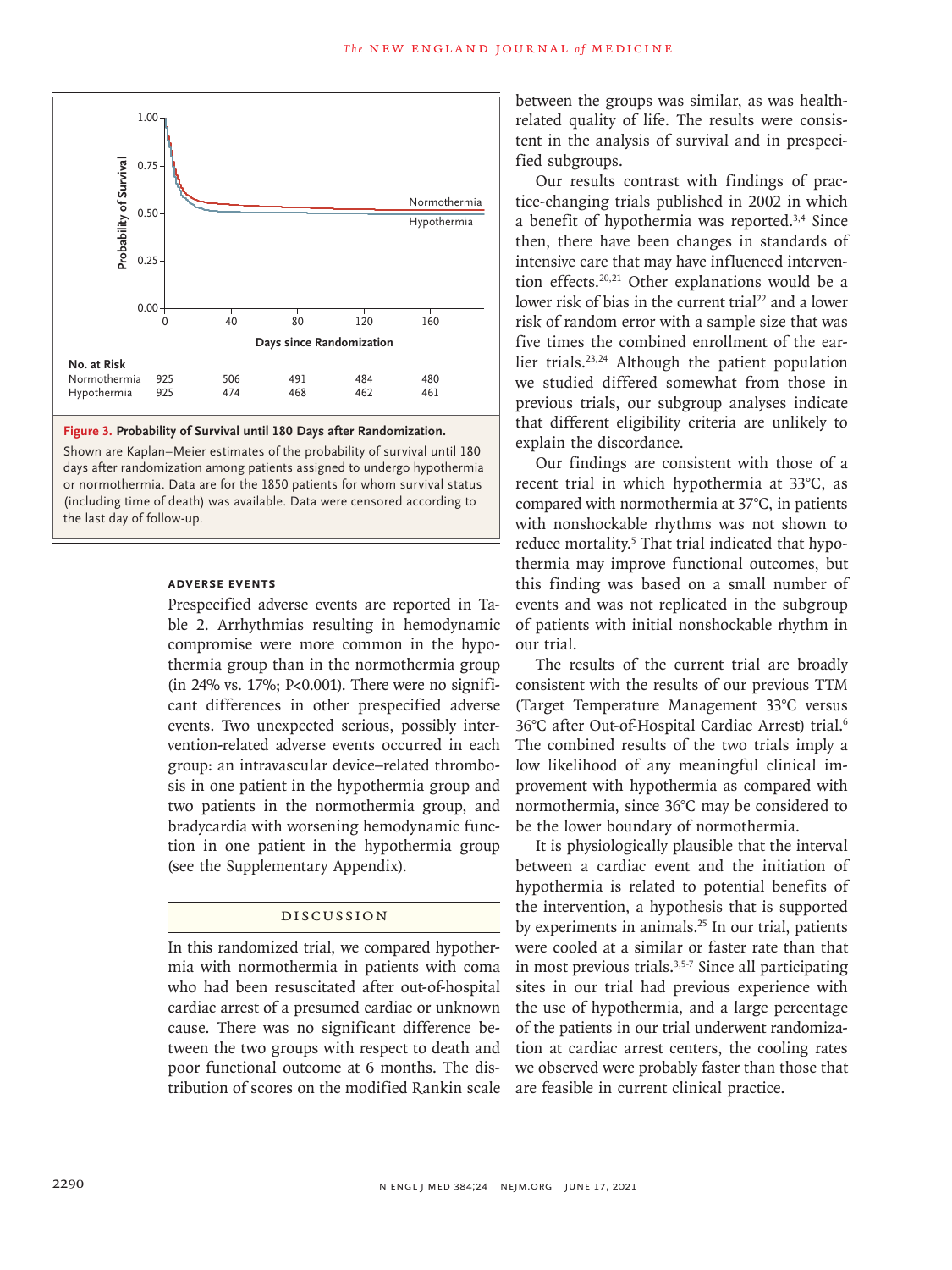| Table 2. Outcomes and Adverse Events.                                               |                            |                             |                                   |         |  |  |  |  |
|-------------------------------------------------------------------------------------|----------------------------|-----------------------------|-----------------------------------|---------|--|--|--|--|
| <b>Outcome or Event</b>                                                             | Hypothermia<br>$(N = 930)$ | Normothermia<br>$(N = 931)$ | <b>Relative Risk</b><br>(95% CI)* | P Value |  |  |  |  |
| Primary outcome: death from any cause at 6 mo<br>$-$ no./total no. (%)              | 465/925 (50)               | 446/925 (48)                | $1.04(0.94 - 1.14)$               | 0.37    |  |  |  |  |
| Main secondary outcome - no./total no. (%)                                          |                            |                             |                                   |         |  |  |  |  |
| Score of 4–6 on modified Rankin scale at 6-mo<br>follow-up+                         | 488/881 (55)               | 479/866 (55)                | $1.00(0.92 - 1.09)$               |         |  |  |  |  |
| Poor functional outcome at 6 mo:                                                    | 495/918 (54)               | 493/911 (54)                | $1.00(0.91 - 1.08)$               |         |  |  |  |  |
| Score on modified Rankin scale at 6-mo follow-up<br>$-$ no./total no. (%) $\dagger$ |                            |                             |                                   |         |  |  |  |  |
| $\Omega$                                                                            | 140/881 (16)               | 148/866 (17)                |                                   |         |  |  |  |  |
| 1                                                                                   | 87/881 (10)                | 80/866(9)                   |                                   |         |  |  |  |  |
| 2                                                                                   | 132/881 (15)               | 127/866 (15)                |                                   |         |  |  |  |  |
| 3                                                                                   | 34/881(4)                  | 32/866(4)                   |                                   |         |  |  |  |  |
| 4                                                                                   | 16/881 (2)                 | 20/866 (2)                  |                                   |         |  |  |  |  |
| 5                                                                                   | 7/881(1)                   | 13/866(2)                   |                                   |         |  |  |  |  |
| 6                                                                                   | 465/881 (53)               | 446/866 (52)                |                                   |         |  |  |  |  |
| Serious adverse events - no./total no. (%)                                          |                            |                             |                                   |         |  |  |  |  |
| Arrhythmia resulting in hemodynamic com-<br>promise                                 | 222/927 (24)               | 152/921 (16)                | $1.45(1.21-1.75)$                 | < 0.001 |  |  |  |  |
| Bleeding                                                                            | 44/927(5)                  | 46/922(5)                   | $0.95(0.63 - 1.42)$               | 0.81    |  |  |  |  |
| Skin complication related to device used for<br>targeted temperature management     | 10/927(1)                  | $5/922$ (<1)                | $1.99(0.71 - 6.37)$               | 0.21    |  |  |  |  |
| Pneumonia                                                                           | 330/927 (36)               | 322/921 (35)                | $1.02(0.90 - 1.15)$               | 0.75    |  |  |  |  |
| Sepsis                                                                              | 99/926 (11)                | 83/922(9)                   | $1.19(0.90 - 1.57)$               | 0.23    |  |  |  |  |

\* The relative risks of death from any cause, a modified Rankin scale score of 4 to 6, and poor neurologic function at 6 months were adjusted for the stratification variables. The relative risks of serious adverse events were adjusted for coenrollment status in the Targeted Therapeutic Mild Hypercapnia after Resuscitated Cardiac Arrest (TAME) trial, but not for site. The relative risks of skin complications related to the device used for targeted temperature management were unadjusted. The widths of the confidence intervals have not been adjusted for multiple testing, so the intervals should not be used to infer definitive differences between the groups.

† Scores on the modified Rankin scale range from 0 to 6, with 0 representing no symptoms, 1 no clinically significant disability, 2 slight dis‑ ability, 3 moderate disability, 4 moderately severe disability, 5 severe disability, and 6 death. These results are based on data from a struc‑ tured interview

‡ These results are based on all available data..

of pneumonia, sepsis, or bleeding, but arrhyth-the trial protocol in a form that was not necesmias causing hemodynamic compromise were sarily representative of clinical practice. It is more common in the hypothermia group than unclear what influence these elements had on in the normothermia group. Possible reasons for the outcomes. The trial also included a conservathis include electrolyte disturbances, fluid status, and a temperature effect on cardiac myocytes.26

Our trial has several limitations. First, to isolate the effect of hypothermia, both trial groups were treated similarly, except for the temperature intervention. Elements of standard care in ing outcomes with a low risk of bias, outcome the ICU, such as sedation, paralysis, and me-assessors who were unaware of the trial-group

Hypothermia did not increase the frequency chanical ventilation, were therefore included in tive protocol for assessment of neurologic prognosis and guidance for withdrawal of life support, which may have influenced outcomes. Second, staff members in the ICU were aware of the assigned target temperature during the ICU stay. We aimed to minimize this problem by us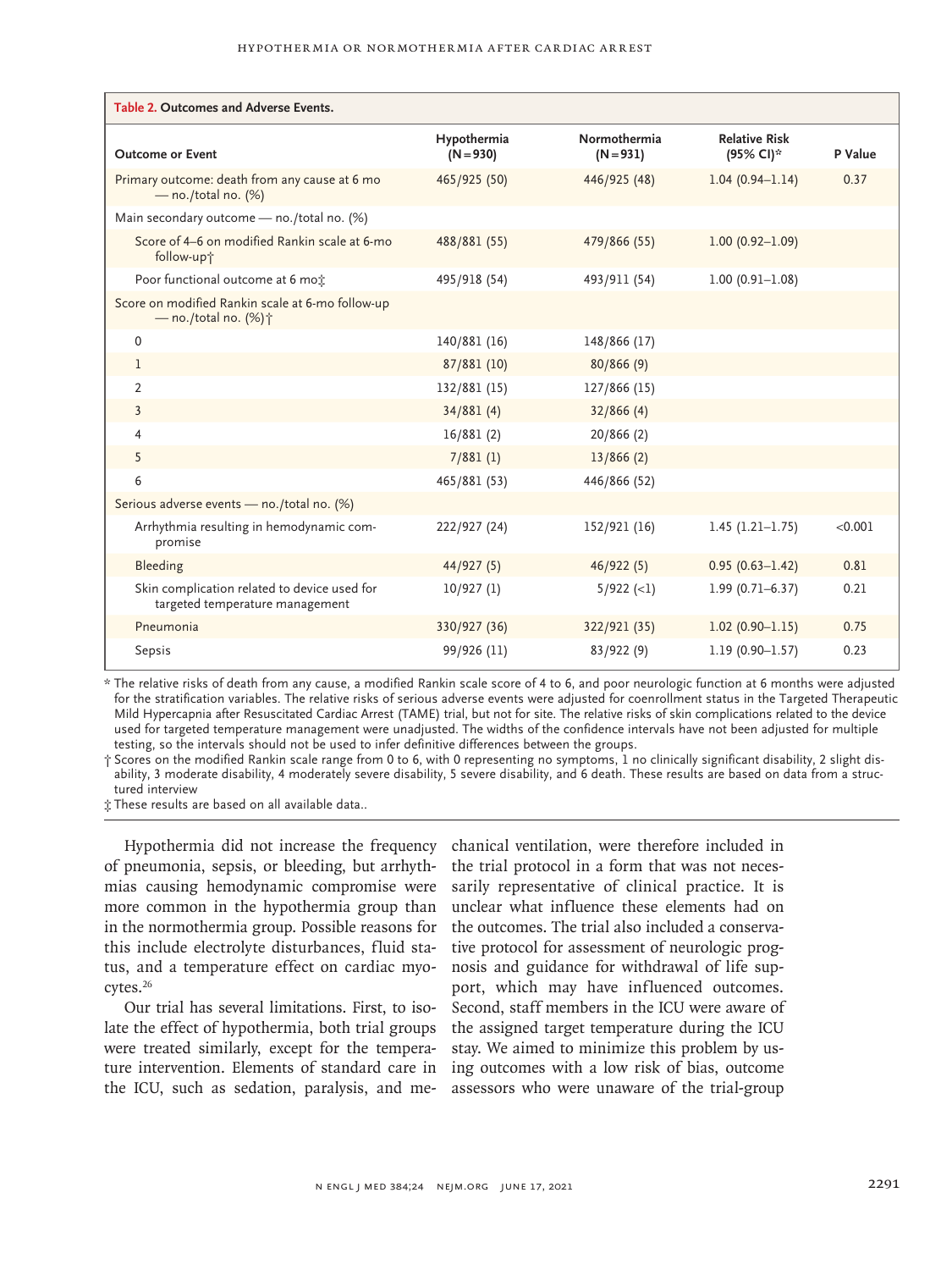assignments, and a conservative protocol for determination of the neurologic prognosis and withdrawal of life-supporting therapies. During the analysis and writing process, the investigators, statisticians, and authors were unaware of the temperature-group assignments, and writing of the manuscript was performed in duplicate, with the groups interchanged. Third, since we did not include a control group without temperature management, this trial leaves a knowledge gap regarding whether any temperature management is better than no temperature management. Nonetheless, actual temperatures in the normothermia group were broadly similar to those recorded in the control group of the Hypothermia after Cardiac Arrest trial, in which no temperature management was used.<sup>3</sup> As compared with that trial, about half the patients in the normothermia group in our trial were cooled with a device. Whether this type of fever control is of benefit must be addressed in a separate trial. Fourth, concomitant care, except for sedation and prognostication, was not part of the protocol and was left to the discretion of participating hospitals. However, sites were instructed to treat the groups similarly, and the stratification for participating hospitals should have balanced intersite differences. Fifth, the trial was limited to out-of-hospital cardiac arrest of a presumed cardiac or unknown cause, so the results are not fully applicable to other presentations of cardiac arrest. However, a lack of cerebral perfusion is the primary cause of hypoxic– ischemic encephalopathy in cardiac arrest, regardless of where the event occurs or the cause of arrest. Finally, one fifth of the patients were also enrolled in the TAME trial. We did not anticipate any between-trial interaction, an expectation that was supported by our analyses, although such comparisons were probably underpowered.

Our results were consistent across the objective outcome of death from any cause, the clinician-reported functional outcome (as measured on the modified Rankin scale), and patientreported health-related quality of life (as measured on the EQ-5D-5L visual-analogue scale). The large sample size, broad eligibility criteria, and numerous hospitals and countries represented in this trial increase the generalizability.

Patients with coma after out-of-hospital cardiac arrest who were treated with hypothermia did not have a lower incidence of death at 6 months than those who were treated with normothermia.

Supported by independent research grants from nonprofit or governmental agencies (the Swedish Research Council [Vetenskapsrådet], Swedish Heart–Lung Foundation, Stig and Ragna Gorthon Foundation, Knutsson Foundation, Laerdal Foundation, Hans-Gabriel and Alice Trolle-Wachtmeister Foundation for Medical Research, and Regional Research Support in Region Skåne) and by governmental funding of clinical research within the Swedish National Health Service.

Dr. Oddo reports receiving advisory board fees from Neuroptics; Dr. Cariou, receiving lecture fees from Bard Medical; Dr. Saxena, receiving consulting fees from Bard Medical; Dr. Young, receiving lecture fees from Bard Medical; Dr. Storm, receiving lecture fees and travel support from Bard Medical and consulting fees from BrainCool, Pfizer, Sedana Medical, and Xenios; Dr. Taccone, receiving grant support from Bard Medical and ZOLL Medical; Dr. Callaway, holding patent US7269454B2 on methods and devices to guide therapy for ventricular fibrillation with waveform analysis, patent WO2016168181A1 on identification of non-ST elevation ischemic events on electrocardiography, and patent US6438419B1 on a method and apparatus using a scaling exponent for selective defibrillation; Dr. Morgan, receiving fees for coordinating an educational workshop from Bard Medical; Dr. Nichol, receiving grant support, paid to University College Dublin, from AM Pharma and grant support, paid to Monash University, from Baxter Healthcare; Dr. Chew, receiving lecture fees from Edwards Lifesciences; Dr. Levis, receiving donated supplies from Prytime Medical Devices; Dr. Keeble, receiving travel support from Zoll Circulation; Dr. Leithner, receiving lecture fees, paid to Charité Universitätzmedizin, from Bard Medical and ZOLL Medical; Dr. Friberg, receiving fees for academic advising from TEQCool; and Dr. Nielsen, receiving lecture fees from Bard Medical and consulting fees from BrainCool. No other potential conflict of interest relevant to this article was reported.

Disclosure forms provided by the authors are available with the full text of this article at NEJM.org.

A data sharing statement provided by the authors is available with the full text of this article at NEJM.org.

We thank the trial patients, their relatives, and clinical and research staff at all the trial sites; Audrey Shearer and colleagues at Spiral Software; Richard Frobell, Kristina Källén, Ulf Malmqvist, Kathy Rowan, David Harrison, Paul Mouncey, Manu Shankar-Hari, Duncan Young, Karolina Palmér, and Viktor Hultqvist; and the TAME trial group.

#### **Appendix**

The authors' full names and academic degrees are as follows: Josef Dankiewicz, M.D., Ph.D., Tobias Cronberg, M.D., Ph.D., Gisela Lilja, O.T., Ph.D., Janus C. Jakobsen, M.D., Ph.D., Helena Levin, M.Sc., Susann Ullén, Ph.D., Christian Rylander, M.D., Ph.D., Matt P. Wise, M.B., B.Ch., D.Phil., Mauro Oddo, M.D., Alain Cariou, M.D., Ph.D., Jan Bělohlávek, M.D., Ph.D., Jan Hovdenes, M.D., Ph.D., Manoj Saxena, M.B., B.Ch., Ph.D., Hans Kirkegaard, M.D., D.M.Sc., Paul J. Young, M.D., Ph.D., Paolo Pelosi, M.D., Christian Storm, M.D., Ph.D., Fabio S. Taccone, M.D., Ph.D., Michael Joannidis, M.D., Clifton Callaway, M.D., Ph.D., Glenn M. Eastwood, R.N., Ph.D., Matt P.G. Morgan, M.B., B.Ch., Ph.D., Per Nordberg, M.D., Ph.D., David Erlinge, M.D., Ph.D., Alistair D. Nichol, Ph.D., Michelle S. Chew, M.D., Ph.D., Jacob Hollenberg, M.D., Ph.D., Matthew Thomas, M.B., B.Ch., Jeremy Bewley, M.B., B.Ch., Katie Sweet, R.N., B.Sc., Anders M. Grejs, M.D., Ph.D., Steffen Christensen, M.D., Ph.D., Matthias Haenggi, M.D., Anja Levis, M.D., Andreas Lundin, M.D., Joachim Düring, M.D., Simon Schmidbauer, M.D., Thomas R. Keeble, M.B., B.S., M.D., Grigoris V. Karamasis, M.D., Claudia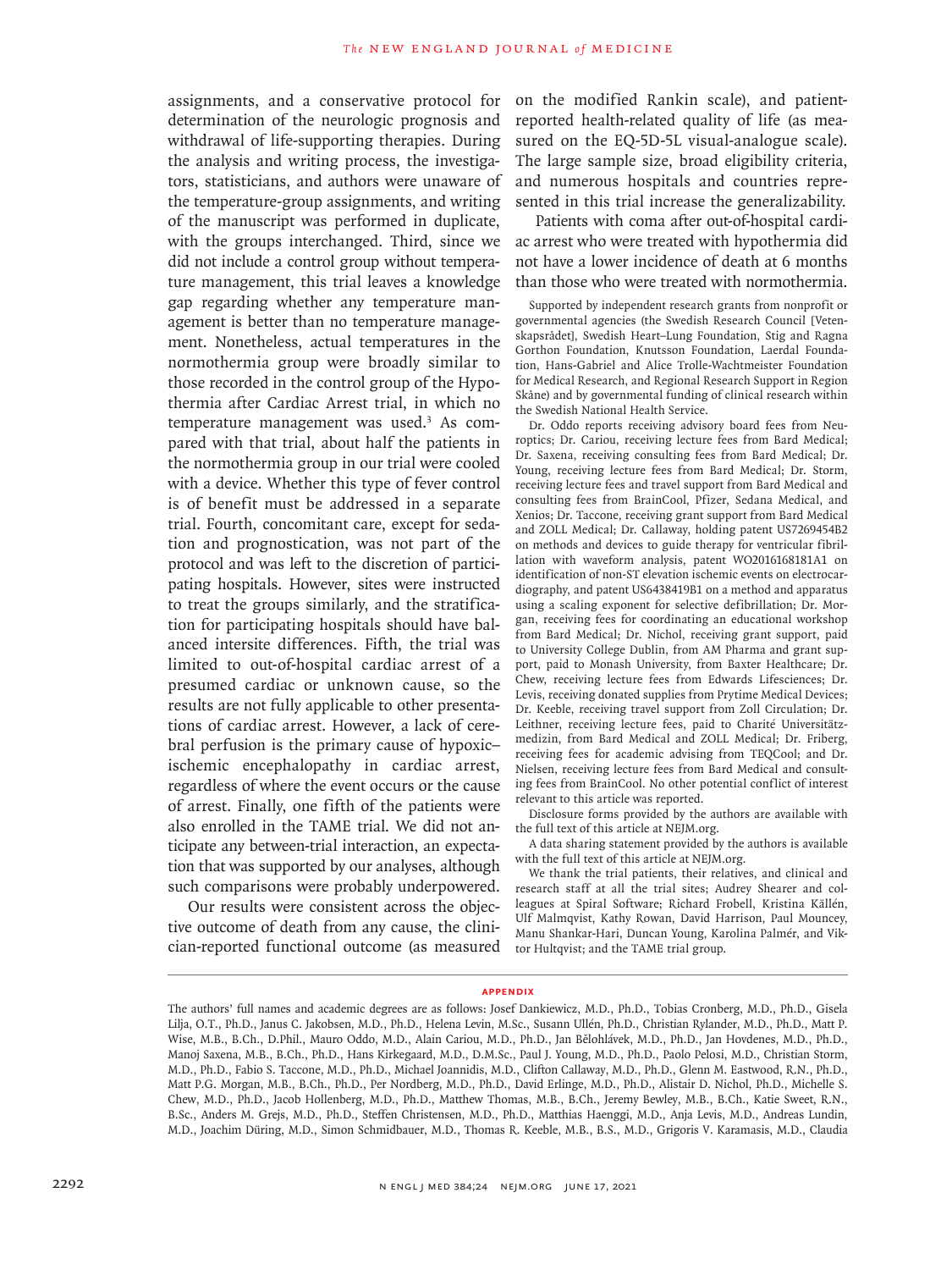Schrag, M.D., Edith Faessler, M.D., Ondrej Smid, M.D., Ph.D., Michal Otáhal, M.D., Ph.D., Marco Maggiorini, M.D., Pedro D. Wendel Garcia, M.Sc., Paul Jaubert, M.D., Jade M. Cole, R.N., B.Sc., Miroslav Solar, M.D., Ph.D., Ola Borgquist, M.D., Ph.D., Christoph Leithner, M.D., Samia Abed-Maillard, M.Sc., Leanlove Navarra, R.N., B.Sc., Martin Annborn, M.D., Ph.D., Johan Undén, M.D., Ph.D., Iole Brunetti, M.D., Akil Awad, M.D., Peter McGuigan, M.B., B.Ch., Roy Bjørkholt Olsen, M.D., Ph.D., Tiziano Cassina, M.D., Ph.D., Philippe Vignon, M.D., Ph.D., Halvor Langeland, M.D., Theis Lange, Ph.D., Hans Friberg, M.D., Ph.D., and Niklas Nielsen, M.D., Ph.D.

The authors' affiliations are as follows: the Department of Clinical Sciences Lund, Sections of Cardiology (J. Dankiewicz, D.E.), Neurology (T. Cronberg, G.L.), and Anesthesiology and Intensive Care (H. Levin, O.B.), Skåne University Hospital Lund, Lund University and Clinical Studies Sweden — Forum South, Skåne University Hospital (S.U.), Lund; the Department of Clinical Sciences Lund, Section of Anesthesia and Intensive Care, Skåne University Hospital Malmö, Malmö, (J. Düring, S.S., H.F.); the Department of Clinical Sciences Lund, Sections of Anesthesiology and Intensive Care (M.A., N.N.) and Clinical Sciences Helsingborg (N.N.), Helsingborg Hospital, Helsingborg; the Department of Clinical Sciences Lund, Section of Anesthesiology and Intensive Care Lund, Hallands Hospital, Halmstad (J.U.); the Department of Anesthesiology and Intensive Care Medicine, Institute of Clinical Sciences, Sahlgrenska Academy, University of Gothenburg, Gothenburg (C.R., A. Lundin); the Department of Clinical Science and Education, Center for Resuscitation Science, Karolinska Institutet, Södersjukhuset, Stockholm (P.N., J. Hollenberg, A.A.); and the Department of Anesthesiology, Intensive Care, and Acute Medicine, Linköping University, Linköping (M.S.C.) — all in Sweden; Copenhagen Trial Unit, Center for Clinical Intervention Research, Copenhagen University Hospital (J.C.J.), and the Section of Biostatistics, Faculty of Health and Medical Sciences (T.L.), University of Copenhagen, Copenhagen, the Department of Regional Health Research, the Faculty of Health Sciences, University of Southern Denmark, Odense (J.C.J.), the Research Center for Emergency Medicine, the Department of Clinical Medicine (H.K.), and the Department of Intensive Care (A.M.G., S.C.), Aarhus University Hospital, Aarhus — all in Denmark; Adult Critical Care, University Hospital of Wales, Cardiff (M.P.W., M.P.G.M., J.M.C.), the Department of Intensive Care, Bristol Royal Infirmary, Bristol (M.T., J. Bewley, K.S.), Essex Cardiothoracic Centre, Basildon (T.R.K., G.V.K.), Anglia Ruskin University School of Medicine, Chelmsford, Essex (T.R.K., G.V.K.), and the Department of Anesthesiology and Intensive Care, Royal Victoria Hospital, Belfast (P.M.) — all in the United Kingdom; Neuroscience Critical Care Research Group and Adult Intensive Care Medicine Service, Centre Hospitalier Universitaire Vaudois–Lausanne University Hospital and University of Lausanne, Lausanne (M. Oddo, S.A.-M.), the Departments of Intensive Care Medicine (M.H.) and Anesthesiology and Pain Medicine, Inselspital (A. Levis), Bern University Hospital, University of Bern, Bern, the Intensive Care Department, Kantonsspital St. Gallen, St. Gallen (C. Schrag, E.F.), the Institute of Intensive Care Medicine, University Hospital Zurich, Zurich (M.M., P.D.W.G.), and the Cardiac Anesthesia and Intensive Care Department, Instituto Cardiocentro Ticino, Lugano (T. Cassina) — all in Switzerland; Descartes University of Paris and Cochin University Hospital, Paris (A.C., P.J.), Medical-Surgical Intensive Care Unit, Dupuytren Teaching Hospital, Limoges (P.V.) — all in France; the 2nd Department of Medicine (J. Bělohlávek, O.S.), and the Department of Anesthesiology and Intensive Care Medicine (M. Otáhal), General University Hospital and First Faculty of Medicine, Charles University, Prague, the 1st Department of Internal Medicine–Cardioangiology, University Hospital Hradec Králové, and Faculty of Medicine, Charles University, Hradec Králové (M. Solar) — all in the Czech Republic; the Department of Anesthesiology, Division of Emergencies and Critical Care, Oslo University Hospital, Rikshospitalet, Oslo (J. Hovdenes), the Department of Anesthesiology, Sørlandet Hospital, Arendal (R.B.O.), the Department of Anesthesiology and Intensive Care Medicine, St. Olav's University Hospital, and the Department of Circulation and Medical Imaging, Faculty of Medicine and Health Sciences, Norwegian University of Science and Technology, Trondheim (H. Langeland) — all in Norway; the Division of Critical Care and Trauma, George Institute for Global Health, and Bankstown–Lidcombe Hospital, South Western Sydney Local Health District, Sydney (M. Saxena), and the Australian and New Zealand Intensive Care Research Centre, School of Public Health and Preventive Medicine (G.M.E., A.D.N.), and the Department of Intensive Care, Alfred Health (A.D.N.), Monash University, Melbourne — all in Australia; the Medical Research Institute of New Zealand, Intensive Care Unit, Wellington Hospital, Wellington (P.J.Y., L.N.); the Departments of Surgical Sciences and Integrated Diagnostics (P.P.) and Anesthesiology and Intensive Care, San Martino Policlinico Hospital, IRCCS for Oncology and Neuroscience (P.P., I.B.), University of Genoa, Genoa, Italy; the Department of Nephrology and Medical Intensive Care (C. Storm), and Klinik und Hochschulambulanz für Neurologie (C.L.), Charité Universitätzmedizin, Berlin, Germany; the Department of Intensive Care, Erasme University Hospital, Université Libre de Bruxelles, Brussels (F.S.T.); the Division of Intensive Care and Emergency Medicine, Department of Internal Medicine, Medical University Innsbruck, Innsbruck, Austria (M.J.); the Department of Emergency Medicine, University of Pittsburgh, Pittsburgh (C.C.); and University College Dublin Clinical Research Centre at St. Vincent's University Hospital, Dublin, Ireland (A.D.N.).

#### **References**

**1.** Nolan JP, Soar J, Cariou A, et al. European Resuscitation Council and European Society of Intensive Care Medicine guidelines for post-resuscitation care 2015: section 5 of the European Resuscitation Council guidelines for resuscitation 2015. Resuscitation 2015;95:202-22.

**2.** Panchal AR, Bartos JA, Cabañas JG, et al. Part 3: adult basic and advanced life support: 2020 American Heart Association guidelines for cardiopulmonary resuscitation and emergency cardiovascular care. Circulation 2020;142(16\_suppl\_2): S366-S468.

**3.** Hypothermia after Cardiac Arrest Study Group. Mild therapeutic hypothermia to improve the neurologic outcome after cardiac arrest. N Engl J Med 2002; 346:549-56.

**4.** Bernard SA, Gray TW, Buist MD, et al. Treatment of comatose survivors of outof-hospital cardiac arrest with induced hypothermia. N Engl J Med 2002;346:557- 63.

**5.** Lascarrou J-B, Merdji H, Le Gouge A, et al. Targeted temperature management for cardiac arrest with nonshockable rhythm. N Engl J Med 2019;381:2327-37. **6.** Nielsen N, Wetterslev J, Cronberg T, et al. Targeted temperature management at 33°C versus 36°C after cardiac arrest. N Engl J Med 2013;369:2197-206.

**7.** Kirkegaard H, Søreide E, de Haas I, et al. Targeted temperature management for 48 vs 24 hours and neurologic outcome after out-of-hospital cardiac arrest: a randomized clinical trial. JAMA 2017; 318:341-50.

**8.** Nielsen N, Friberg H, Gluud C, Herlitz J, Wetterslev J. Hypothermia after cardiac arrest should be further evaluated a systematic review of randomised trials with meta-analysis and trial sequential analysis. Int J Cardiol 2011;151:333-41.

**9.** Zeiner A, Holzer M, Sterz F, et al. Hyperthermia after cardiac arrest is associated with an unfavorable neurologic outcome. Arch Intern Med 2001;161:2007-12. **10.** Dankiewicz J, Cronberg T, Lilja G, et al. Targeted hypothermia versus targeted normothermia after out-of-hospital cardiac arrest (TTM2): a randomized clinical trialrationale and design. Am Heart J 2019; 217:23-31.

**11.** Jakobsen JC, Dankiewicz J, Lange T, et al. Targeted hypothermia versus targeted normothermia after out-of-hospital car